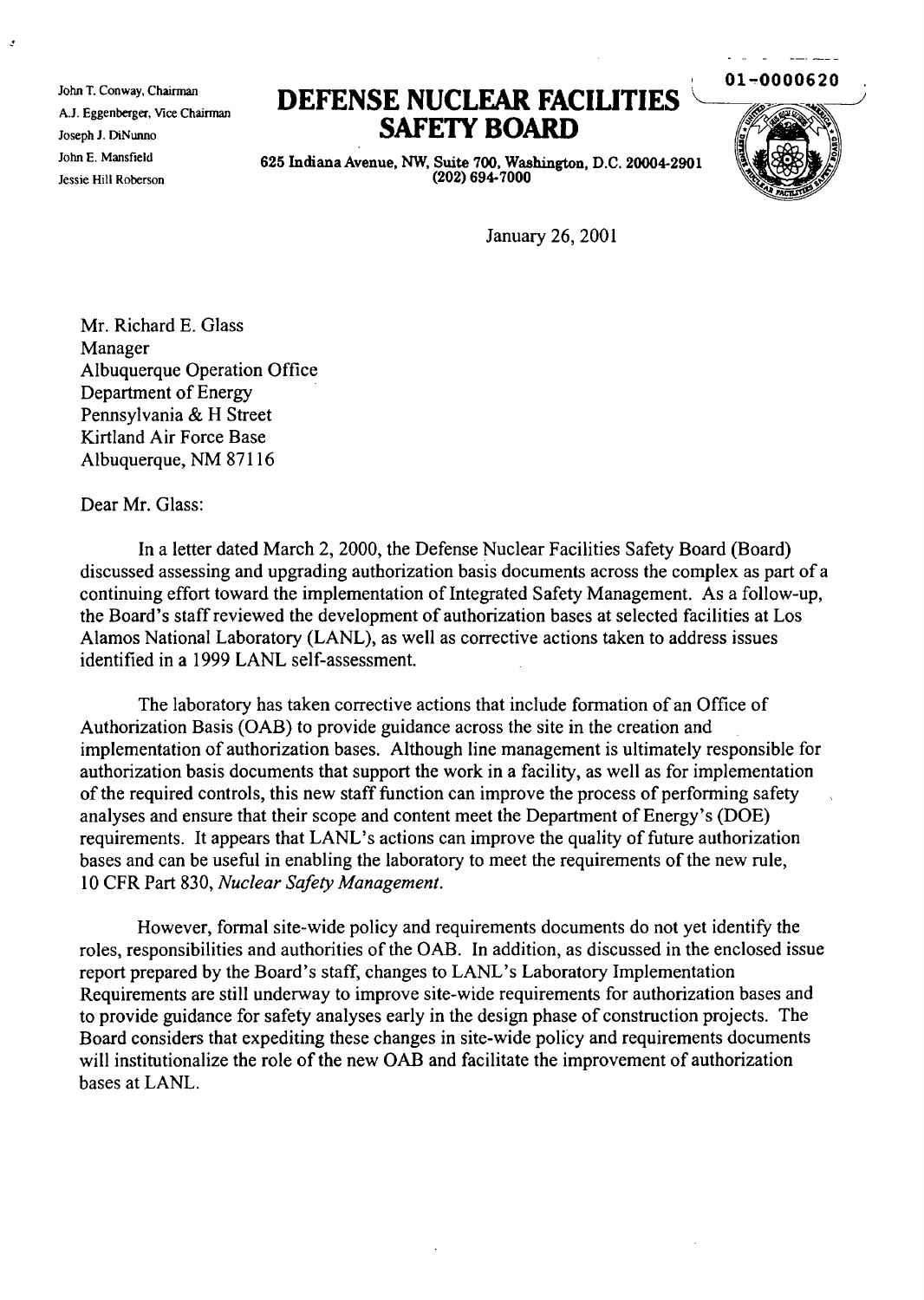DOE responsibilities for ensuring the adequacy of authorization bases have been delegated to the Los Alamos Area Office (LAAO). Given the need to upgrade authorization basis documents at LANL, thus improving safety at the laboratory, adequate and stable resources are needed for authorization basis reviews by LAAO. The Board notes that LAAO is taking actions to enhance its technical capability in this area and encourages DOE to continue its support of this effort.

The enclosed report, which identifies some specific issues regarding Technical Area (TA)-55, is provided for your use as appropriate. In particular, the Board notes that the potential for fire spreading beyond a single glovebox needs to be further evaluated and that additional controls may be required. The Board anticipates that the issues discussed in the enclosed report will be addressed as part of the upgrading of the TA-55 Final Safety Analysis Report and Fire Hazard Analysis.

Sincerely,

John N. Llumwo<br>John T. Conway

c: Mr David E. Beck Mr. Mark B. Whitaker, Jr. Dr. John C. Browne

Enclosure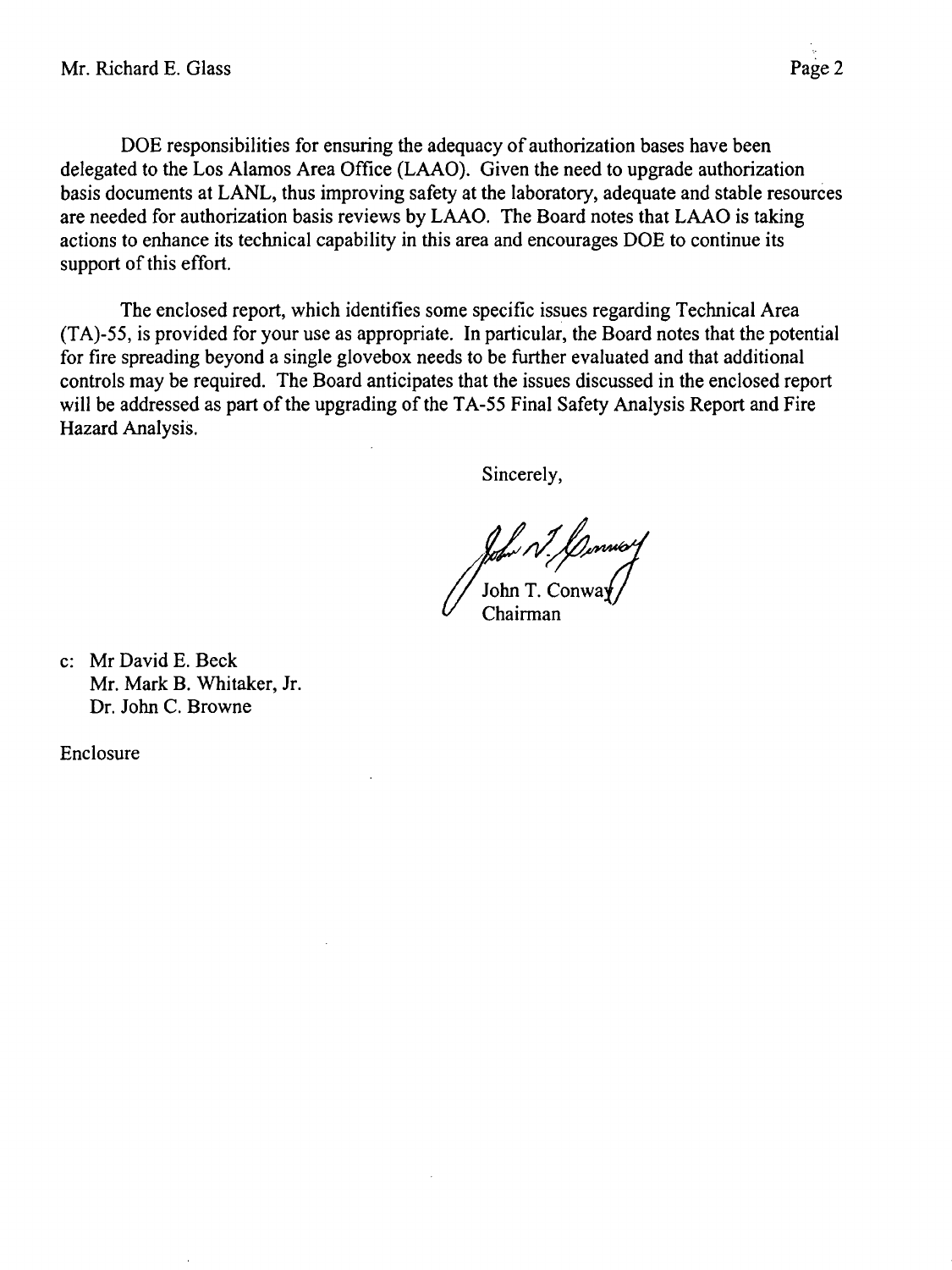## DEFENSE NUCLEAR FACILITIES SAFETY BOARD

## **Staff Issue Report**

December 20, 2000

|                 | <b>MEMORANDUM FOR:</b> J. K. Fortenberry, Technical Director |
|-----------------|--------------------------------------------------------------|
| <b>COPIES:</b>  | <b>Board Members</b>                                         |
| <b>FROM:</b>    | C. Coones                                                    |
| <b>SUBJECT:</b> | Authorization Bases at Los Alamos National Laboratory        |

This report documents the results ofreviews conducted at Los Alamos National Laboratory (LANL) by the staff of the Defense Nuclear Facilities Safety Board (Board). These reviews focused on selected authorization bases and of corrective actions in response to a LANL self-assessment.

Technical Area (TA)-48, Radiochemistry Facility. Earlier this year, TA-48 was first identified as being a defense nuclear facility and at the time did not have an Authorization Agreement. LANL subsequently submitted to the Department of Energy's Los Alamos Area Office (DOE-LAAO) a Justification for Continued Operation, which was approved on August 18, 2000. LANL has drafted an interim Authorization Agreement that is expected to be approved shortly. DOE-LAAO is requiring a Basis for Interim Operation and Technical Safety Requirements documents from LANL by August 18, 2001, for the facility to continue operations beyond that date.

TA-48 currently has no fire hazard analysis (FHA), but a fire protection engineering assessment was performed for the facility in 1998. The facility has contracted with an outside engineering firm to produce an FHA by the end of this year. The staff performed a walkdown of the building to assess its fire protection. DOE-LAAO had been concerned about excessive levels of transient combustibles in the building. The staff observed that the storage of transient combustibles is now at acceptable levels in most areas. There are, however, still concerns regarding life safety egress on the first floor, where directions to exits are poor.

TA-55 Plutonium Facility. LANL is developing an update to its Final Safety Analysis Report (FSAR) for TA-55. The laboratory is evaluating changes needed to support manufacturing of 10 certified war reserve pits per year by fiscal year 2007. LANL believes that pit manufacturing does not significantly increase the risks identified by the existing FSAR because it already permits handling and processing of equal or greater quantities of plutonium (i.e., the plutonium limit is based primarily on criticality considerations, not throughput).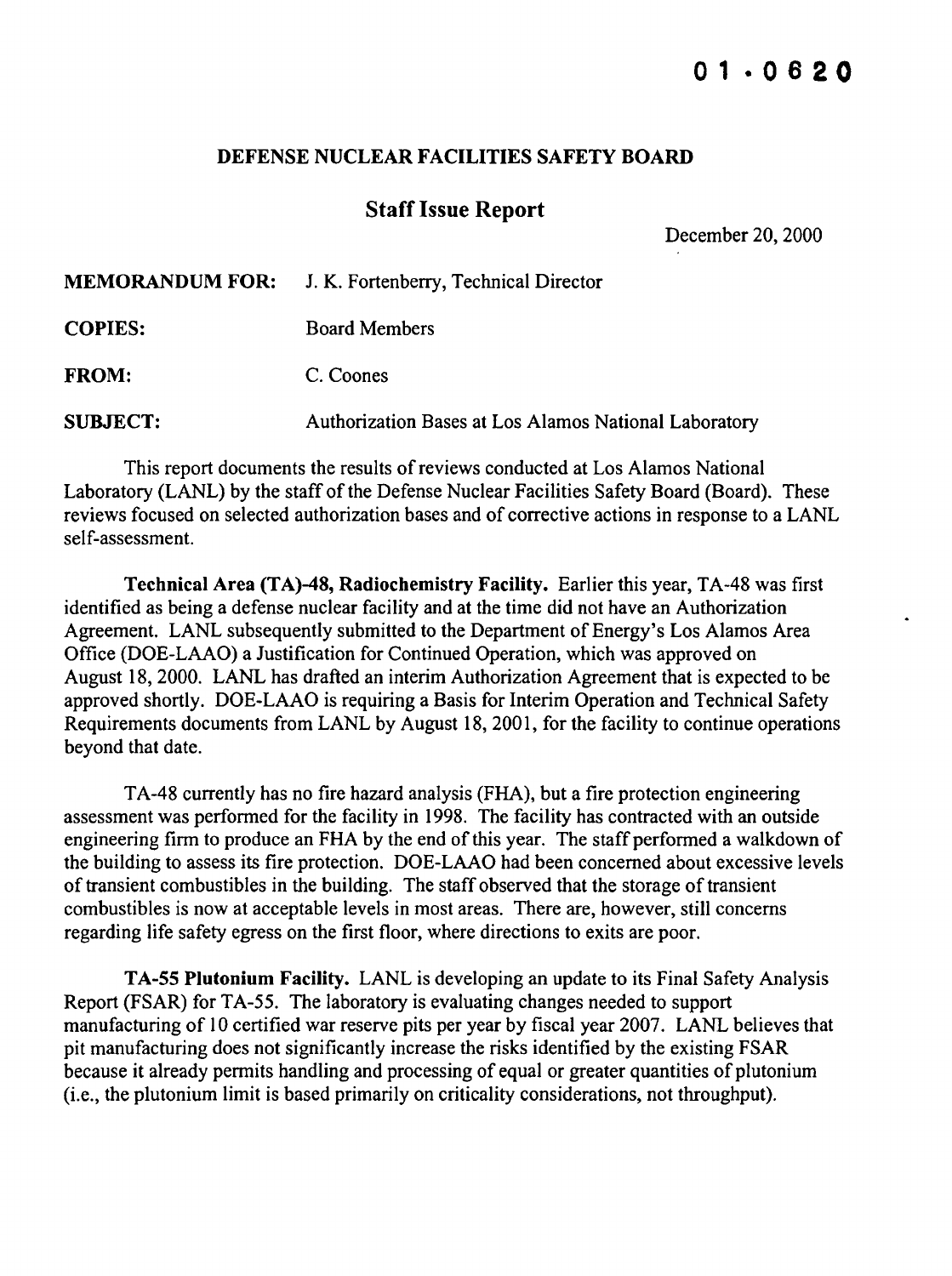The design basis fire and its implications are not fully determined in the current FSAR and FHA for TA-55. The hazard evaluation for fires in TA-55 assumes the involvement of a single glovebox. As noted in the DOE-LAAO's Safety Evaluation Report (SER), more than one glovebox may be involved in a fire. The SER notes that transient combustible loading could result in a fire spreading between gloveboxes and therefore requires a combustible loading control program, as well as air filters that would not be destroyed in a larger fire.

Although TA-55 currently has a strict combustible control program as a result of conditions identified in the SER, combustibles are controlled on an area-wide basis. This means that although a room may meet the combustible control requirements in the Technical Safety Requirements, a large amount of combustibles may still be found between or underneath gloveboxes. This potential weakness in the combustible control program may be cause for DOE-LAAO to assess the effectiveness of the combustible control program.

The SER also identifies the potential for a fire to spread to adjacent and/or nearby gloveboxes independently of the combustibles in the area. The potential for a fire to spread without the involvement of transient combustibles exists because of the presence of thick polymethyl methacralyate (PMMA) shielding on the outside of some gloveboxes. A fire originating in a single glovebox could involve the next glovebox in the series. A fire could also potentially involve PMMA shielding on gloveboxes across the center aisle from the originating glovebox. The increased size and severity of such a fire could challenge the source term assumptions in the safety basis. Possible corrective actions for the spread of fire by igniting PMMA include coating, covering, or subdividing horizontal spans of the material with noncombustible spacers to decrease the potential for a fire to spread to adjacent gloveboxes.

Few of the recommendations in the 1995 FHA for repair or upgrade of the TA-55 facility have been completed. The recommendations include installation of a new fire alarm system, manual pull stations in the laboratories, and additional sprinklers; repair of fire barriers; and removal of combustibles from concealed areas not protected by sprinklers. Walkdown of the TA-55 facility revealed potential analytical shortcomings as well. The FHA indicates that the walls between rooms 206, 207, 208, and 209 are 2-hour-rated enclosures intended to help contain fires in their area of origin. However, the staff noted that nearly every laboratory is provided with two swinging doors to the next laboratory. Swinging doors are not fire rated and degrade the fire barrier that is assumed to be intact in the FHA and the SAR. Correction of many ofthese deficiencies, such as replacing doors, sealing penetrations, and removing combustibles, would be relatively inexpensive and could be accomplished rapidly.

DOE-LAAO agreed to ensure that the above issues are addressed in the updated FHA and FSAR, which are expected to be drafted by December 30,2000.

Corrective Actions in Response to Self-Assessment. In 1999, LANL, with guidance from DOE-LAAO, performed a self-assessment of the development and approval of authorization bases for facilities and committed to upgrading the LANL infrastructure for authorization bases. By direction from DOE-LAAO, the assessment also addressed the